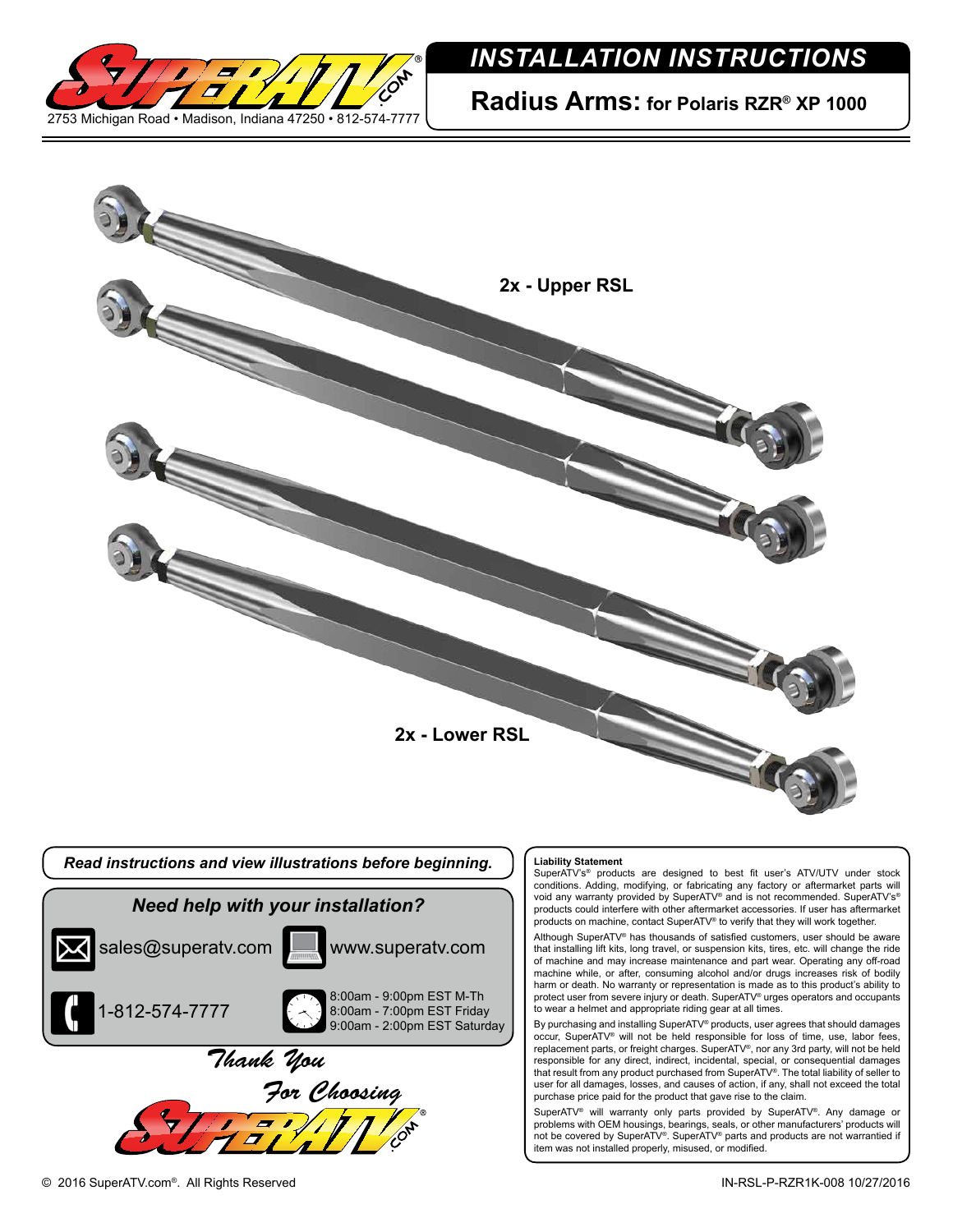



## **Set eye-to-eye distances on RSL's. Number may vary slightly for users machine.**